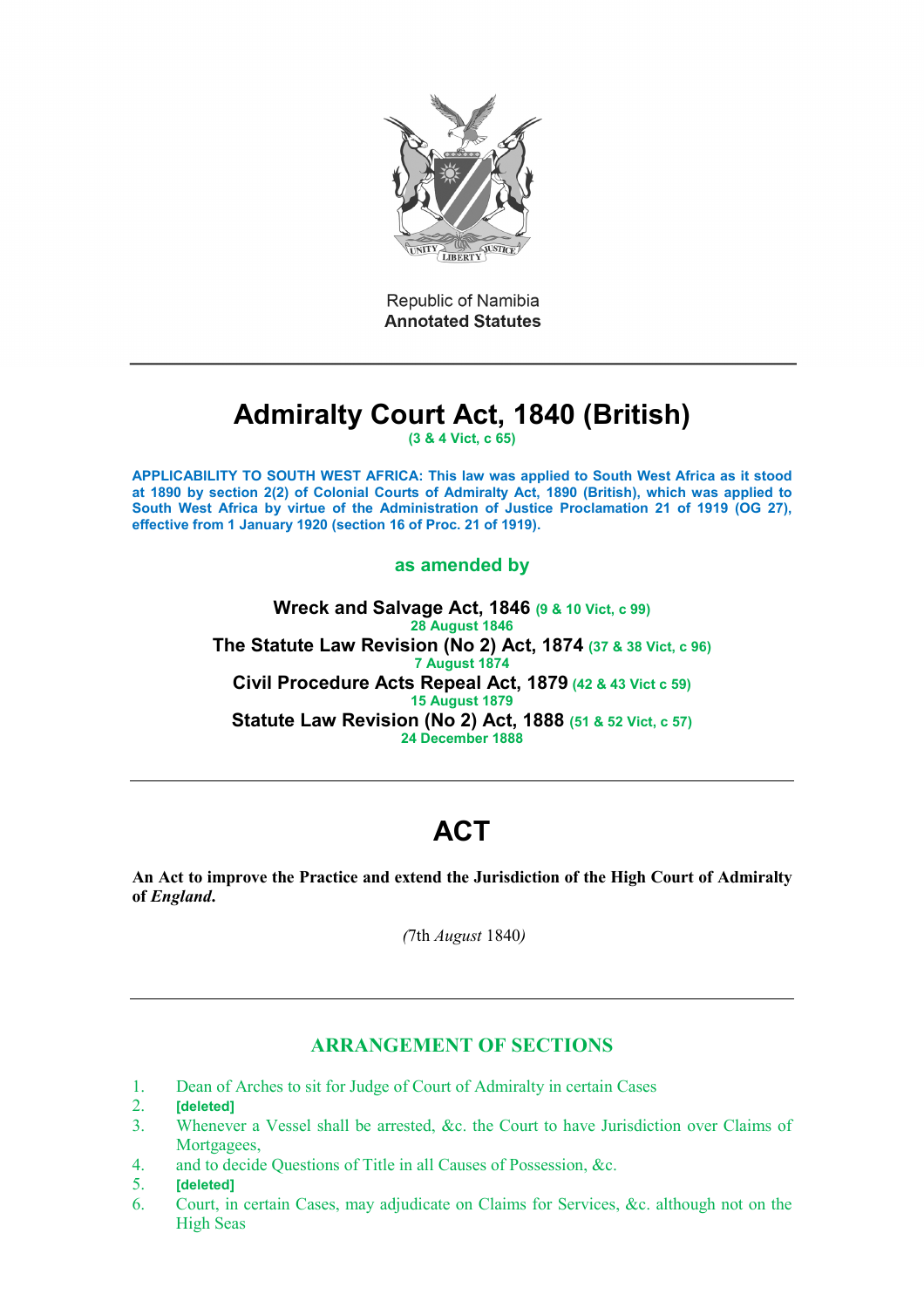- 7. Evidence may be taken viva voce in open Court
- 8. Evidence may be taken viva voce before a Commissioner
- 9. Attendance of Witnesses and Production of Papers may be compelled by Subpoena
- 10. **[deleted]**
- 11. **[deleted]**
- 12. **[deleted]**
- 13. **[deleted]**
- 14. **[deleted]**
- [deleted]
- 16. **[deleted]**
- 17. **[deleted]**
- 18. Power for Judge of Admiralty to make Rules of Court<br>19. **[deleted]**
- 19. **[deleted]**
- 20. Gaolers to receive Prisoners committed by the Court of Admiralty or by Admiralty **Coroners**
- 21. Prisoners in Contempt may be discharged
- 22. Jurisdiction to try Questions concerning Booty of War
- 23. Jurisdiction of Courts of Law and Equity not taken away
- 24. **[deleted]**

# **Dean of Arches to sit for Judge of Court of Admiralty in certain Cases**

WHEREAS the Jurisdiction of the High Court of Admiralty of *England* may be in certain respects advantageously extended, and the Practice thereof improved: Be it therefore enacted by the Queen's most Excellent Majesty, by and with the Advice and Consent of the Lords Spiritual and Temporal, and Commons, in this present Parliament assembled, and by the Authority of the same, That it shall be lawful for the Dean of the Arches for the Time being to be Assistant to and to exercise all the Power, Authority and Jurisdiction, and to have all the Privileges and Protections of the Judge of the said High Court of Admiralty with respect to all Suits and Proceedings in the said Court, and that all such Suits and Proceedings, and all Things relating thereto, brought or taking place before the Dean of the Arches, whether the Judge of the said High Court of Admiralty be or be not at the same Time sitting or transacting the Business of the same Court, and also during any Vacancy of the Office of Judge of the said Court, shall be of the same Force and Effect in all respects as if the same had been brought or had taken place before the Judge himself, and all such Suits and Proceedings shall be entered and registered as having been brought and as having taken place before the Dean of the Arches sitting for the Judge of the High Court of Admiralty.

**[The original document uses Roman numerals. There is no text with the number "I".]**

\*\*\*

**2.**

## **[section 2 deleted by the Civil Procedure Acts Repeal Act, 1879]**

**Whenever a Vessel shall be arrested, &c. the Court to have Jurisdiction over Claims of Mortgagees,**

#### **[This heading is continued as the heading of section 4. In the original document, the text which appears here in the form of headings was presented as marginal notes.]**

**3.** Whenever any Ship or Vessel shall be under Arrest by Process issuing from the said High Court of Admiralty, or the Proceeds of any Ship or Vessel having been so arrested shall have been brought into and be in the Registry of the said Court, in either such Case the said Court shall have full Jurisdiction to take cognizance of all Claims and Causes of Action of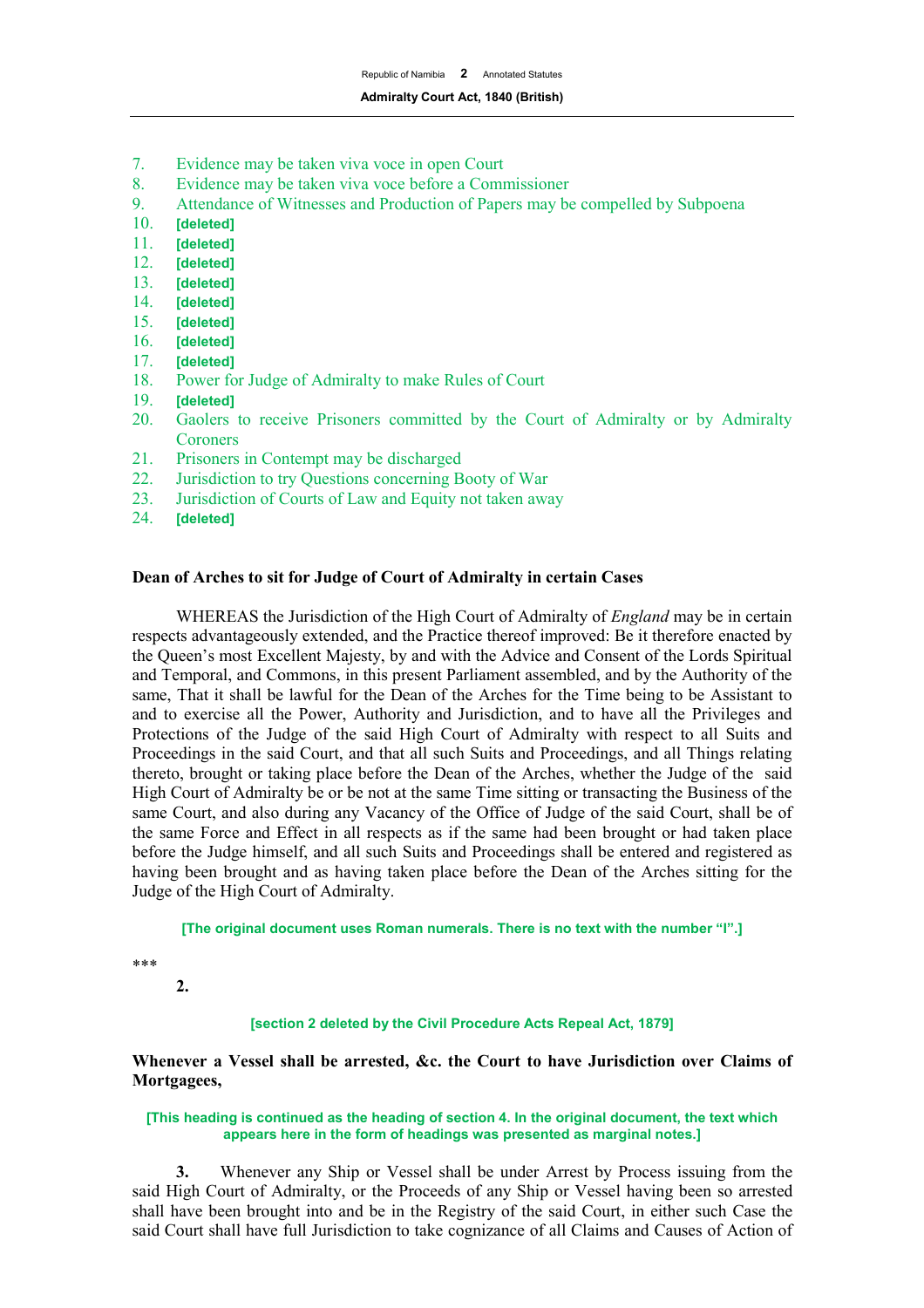any Person in respect of any Mortgage of such Ship or Vessel, and to decide any Suit instituted by any such Person in respect of any such Claims or Causes of Action respectively.

**[Section 3 is amended by the Statute Law Revision (No 2) Act, 1888. The word which now begins the provision as a result of these amendments has been capitalised even though the amending Act contains no specific direction to do this.]**

#### **and to decide Questions of Title in all Causes of Possession, &c**

#### **[This heading is a continuation of the heading of section 3.]**

**4.** The said Court of Admiralty shall have Jurisdiction to decide all Questions as to the Title to or Ownership of any Ship or Vessel, or the Proceeds thereof remaining in the Registry, arising in any Cause of Possession, Salvage, Damage, Wages, or Bottomry, which shall be instituted in the said Court after the passing of this Act.

#### **[Section 4 is amended by the Statute Law Revision (No 2) Act, 1888. The word which now begins the provision as a result of these amendments has been capitalised even though the amending Act contains no specific direction to do this.]**

**\*\*\*** 

**5.**

#### **[section 5 deleted by the Wreck & Salvage Act, 1846]**

# **Court, in certain Cases, may adjudicate on Claims for Services, &c. although not on the High Seas**

**6.** The High Court of Admiralty shall have Jurisdiction to decide all Claims and Demands whatsoever in the Nature of Salvage for Services rendered to or Damage received by any Ship or Sea-going Vessel, or in the Nature of Towage, or for Necessaries supplied to any Foreign Ship or Sea-going Vessel, and to enforce the Payment thereof, whether such Ship or Vessel may have been within the Body of a County, or upon the High Seas, at the Time when the Services were rendered or Damage received, or Necessaries furnished, in respect of which such Claim is made.

#### **[Section 6 is amended by the Statute Law Revision (No 2) Act, 1888. The word which now begins the provision as a result of these amendments has been capitalised even though the amending Act contains no specific direction to do this.]**

### **Evidence may be taken viva voce in open Court**

**7.** In any Suit depending in the said High Court of Admiralty the Court (if it shall think fit) may summon before it and examine or cause to be examined Witnesses by Word of Mouth, and either before or after Examination by Deposition, or before a Commissioner, as hereinafter mentioned; and Notes of such Evidence shall be taken down in Writing by the Judge or Registrar, or by such other Person or Persons, and in such Manner as the Judge of the said Court shall direct.

**[Section 7 is amended by the Statute Law Revision (No 2) Act, 1888. The word which now begins the provision as a result of these amendments has been capitalised even though the amending Act contains no specific direction to do this.]**

#### **Evidence may be taken viva voce before a Commissioner**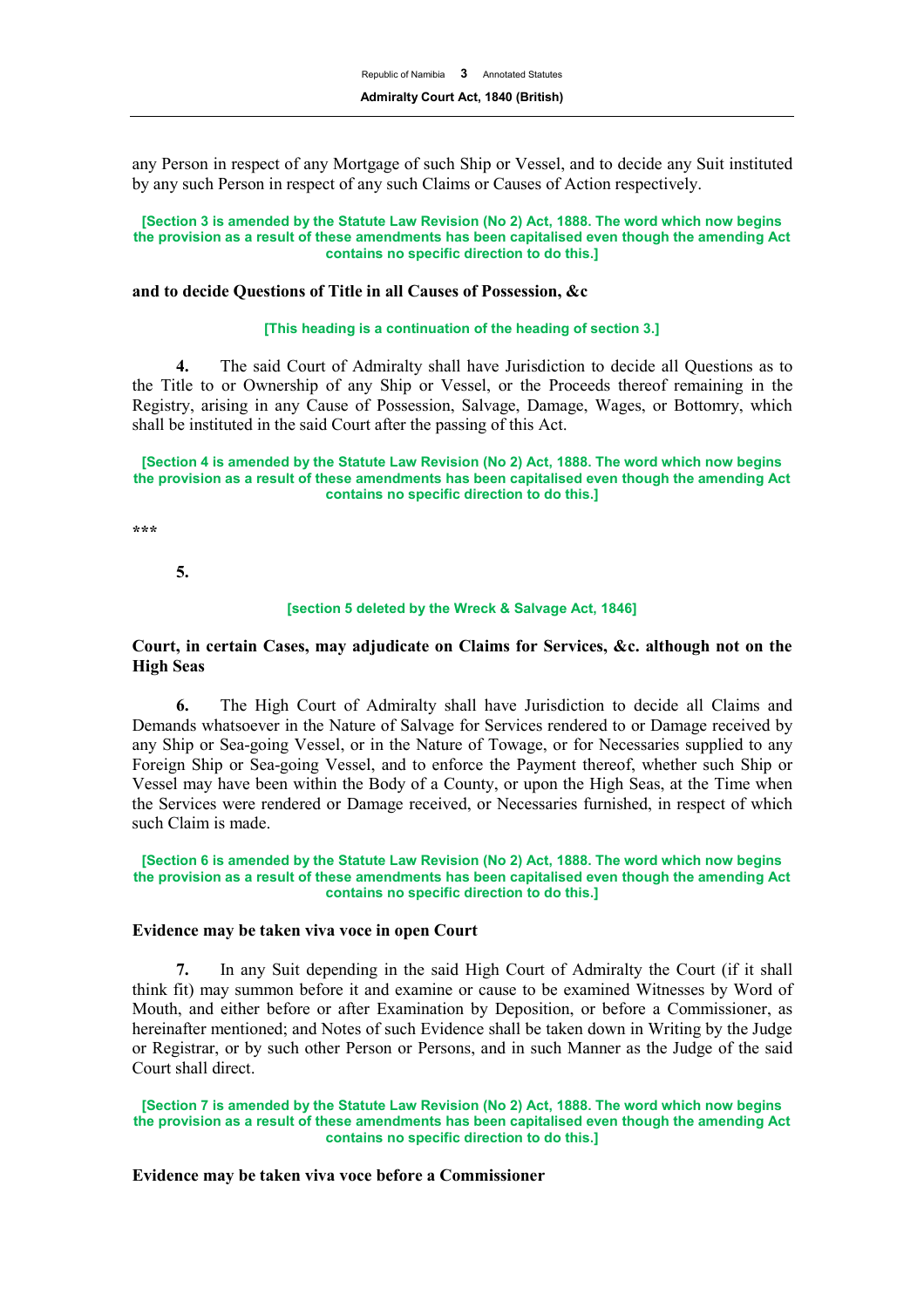**8.** The said Court may, if it shall think fit, in any such Suit issue One or more Special Commissions to some Person, being an Advocate of the said High Court of Admiralty of not less than Seven Years standing, or a Barrister at Law of not less than Seven Years standing, to take Evidence by Word of Mouth, upon Oath, which every such Commissioner is hereby empowered to administer, at such Time or Times, Place or Places, and as to such Fact or Facts, and in such Manner, Order, and Course, and under such Limitations and Restrictions, and to transmit the same to the Registry of the said Court, in such Form and Manner as in and by the Commission shall be directed; and such Commissioner shall be attended, and the Witnesses shall be examined, cross-examined, and re-examined by the Parties, their Counsel, Proctors, or Agents, if such Parties, or either of them, shall think fit so to do; and such Commission shall, if need be, make a Special Report to the Court touching such Examination, and the Conduct or Absence of any Witness or other Person thereon or relating thereto; and the said High Court of Admiralty is hereby authorized to institute such Proceedings, and make such Order or Orders, upon such Report, as Justice may require, and as may be instituted or made in any Case of Contempt of the said Court.

#### **[Section 8 is amended by the Statute Law Revision (No 2) Act, 1888. The word which now begins the provision as a result of these amendments has been capitalised even though the amending Act contains no specific direction to do this.]**

# **Attendance of Witnesses and Production of Papers may be compelled by Subpoena**

**9.** It shall be lawful in any Suit depending in the said Court of Admiralty for the Judge of the said Court, or for any such Commissioner appointed in pursuance of this Act, to require the Attendance of any Witnesses, and the Production of any Deeds, Evidences, Books, or Writings, by Writ, to be issued by such Judge or Commissioner, in such and the same Form, or as nearly as may be, as that in which a Writ of Subpoena ad testificandum, or of Subpoena duces tecum, is now issued by Her Majesty's Court of Queen's Bench at *Westminster*; and that every Person disobeying any such Writ so to be issued by the said Judge or Commissioner shall be considered as in Contempt of the said High Court of Admiralty, and may be punished for such Contempt in the said Court.

#### **[Section 9 is amended by the Statute Law Revision (No 2) Act, 1888. The word which now begins the provision as a result of these amendments has been capitalised even though the amending Act contains no specific direction to do this.]**

**\*\*\*** 

**10.**

**[section 10 deleted by The Statute Law Revision (No 2) Act, 1874]**

\*\*\*

#### **[sections 11-17 deleted by the Civil Procedure Acts Repeal Act, 1879]**

#### **Power for Judge of Admiralty to make Rules of Court**

**18.** It shall be lawful for the Judge of the said High Court of Admiralty from Time to Time to make such Rules, Orders, and Regulations respecting the Practice and Mode of Proceeding of the said Court, and the Conduct and Duties of the Officers and Practitioners therein, as to him shall seem fit, and from Time to Time to repeal or alter such Rules, Orders, or Regulations: Provided always, that no such Rules, Orders, or Regulations shall be of any Force or Effect until the same shall have been approved by Her Majesty in Council.

**[Section 18 is amended by the Statute Law Revision (No 2) Act, 1888. The word which now begins the provision as a result of these amendments has been capitalised even though the amending Act**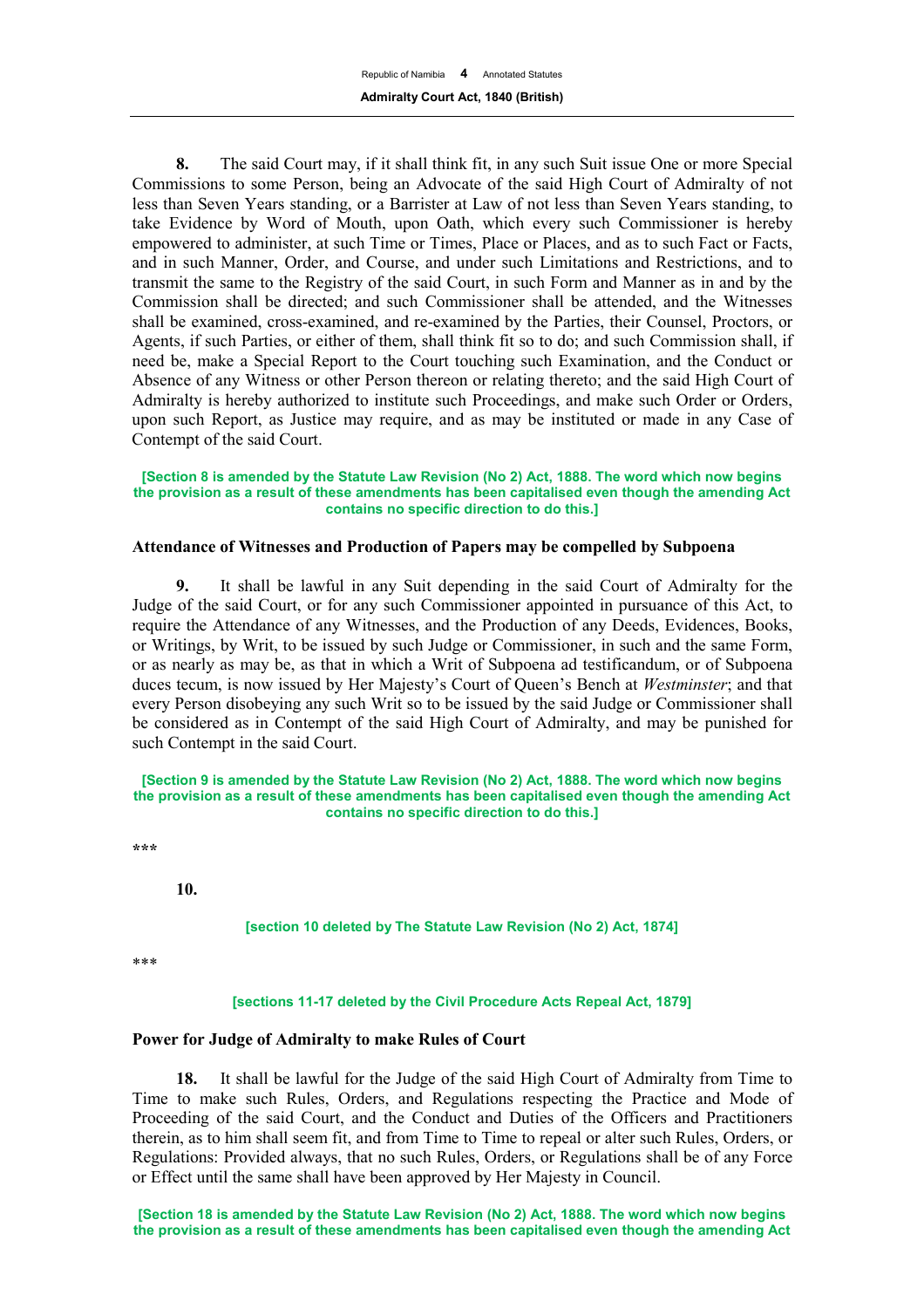**contains no specific direction to do this. Section 22(1) of the Supreme Court of Judicature (Officers) Act, 1879 [42 & 43 Vict c 78] affects the making of rules of court in terms of this section: "**Section seventeen of the Supreme Court of Judicature Act, 1875 **[38 & 39 Vict, c.77]**, as amended by section seventeen of the Appellate Jurisdiction Act, 1876 **[39 & 40 Vict, c.59]**, shall extend to authorise the making, in pursuance of those sections, of rules of court… under or for the purposes of any Act passed before the passing of this Act, which, so far as unrepealed, expressly or by implication authorise or directs the making of any orders, rules or regulations for any purpose for which rules of court can be made under the above-mentioned sections, or for any similar purpose…"**.]**

\*\*\*

**19.**

#### **[section 19 deleted by the Civil Procedure Acts Repeal Act, 1879]**

# **Gaolers to receive Prisoners committed by the Court of Admiralty or by Admiralty Coroners**

**20.** The Keeper for the Time being of every Common Gaol or Prison shall be bound to receive and take into his Custody all Persons who shall be committed thereunto by the said Court of Admiralty, or who shall be committed thereunto by any Coroner appointed by the Judge of the said Court of Admiralty, upon any Inquest taken within or upon the High Seas adjacent to the County or other Jurisdiction to which such Gaol or Prison belongs; and every Keeper of any Gaol or Prison who shall refuse to receive into his Custody any Person so committed, or wilfully or carelessly suffer such Person to escape and go at large without lawful Warrant, shall be liable to the like Penalties and Consequences as if such Person had been committed to his Custody by any other lawful Authority.

#### **[Section 20 is amended by the Statute Law Revision (No 2) Act, 1888. The word which now begins the provision as a result of these amendments has been capitalised even though the amending Act contains no specific direction to do this.]**

## **Prisoners in Contempt may be discharged**

**21.** It shall be lawful for the Judge of the said High Court of Admiralty to order the discharge of any Person who shall be in Custody for Contempt of the said Court, for any Cause other than for Non-payment of Money, on such Conditions as to the Judge shall seem just: Provided always, that the Order for such Discharge shall not be deemed to have purged the original Contempt in case the Conditions on which such Order shall be made be not fulfilled.

### **[section 21 amended by the Statute Law Revision (No 2) Act, 1888]**

# **Jurisdiction to try Questions concerning Booty of War**

**22.** the said High Court of Admiralty shall have Jurisdiction to decide all Matters and Questions concerning Booty of War, or the Distribution thereof, which it shall please Her Majesty, Her Heirs and Successors, by the Advice of Her and Their Privy Council, to refer to the Judgement of the said Court; and in all Matters so referred the Court shall proceed as in Cases of Prize of War, and the Judgement of the Court therein shall be binding upon all Parties concerned.

**[Section 22 is amended by the Statute Law Revision (No 2) Act, 1888. The word which now begins the provision as a result of these amendments has been capitalised even though the amending Act contains no specific direction to do this. Cases of Prize of War were governed by The Naval Prize Act, 1864.]**

**Jurisdiction of Courts of Law and Equity not taken away**